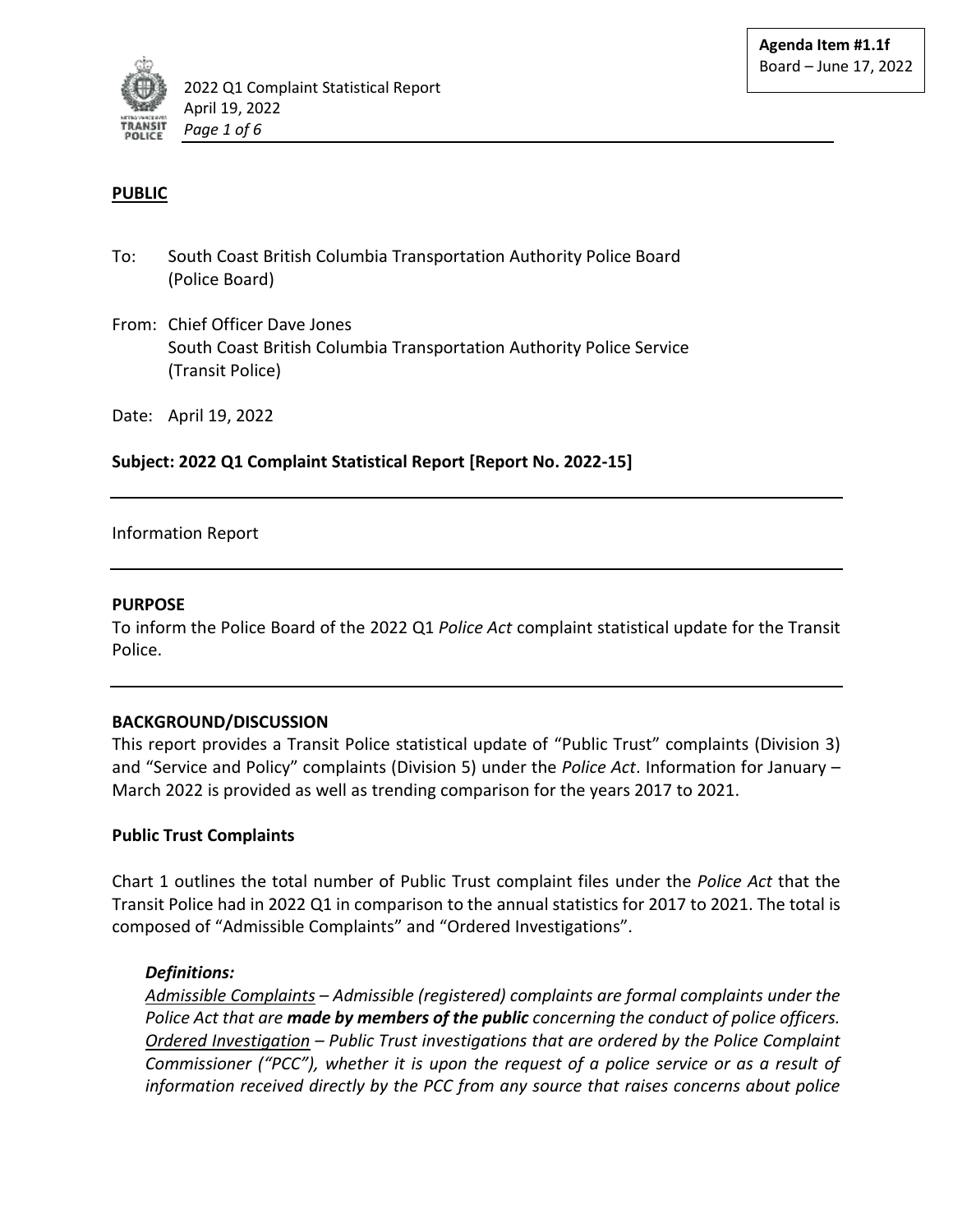

*officer misconduct. The legislation also requires the PCC to order a mandatory external investigation into serious harm or death incidents, pursuant to s. 89 of the Police Act.* 



Chart 2 shows the number of substantiated Public Trust complaints following the file investigation and concluding review by the Office of the Police Complaint Commissioner ("OPCC"). As some of the 2021 Public Trust complaint files are still active and/or open before the OPCC, the substantiated file status may change on their conclusion. The Transit Police has recorded 14 substantiated Public Trust Complaints between 2017 and 2021.

# *Definition:*

*Substantiated – The allegation(s) is supported by the evidence and the matter proceeds to a discipline process.* 

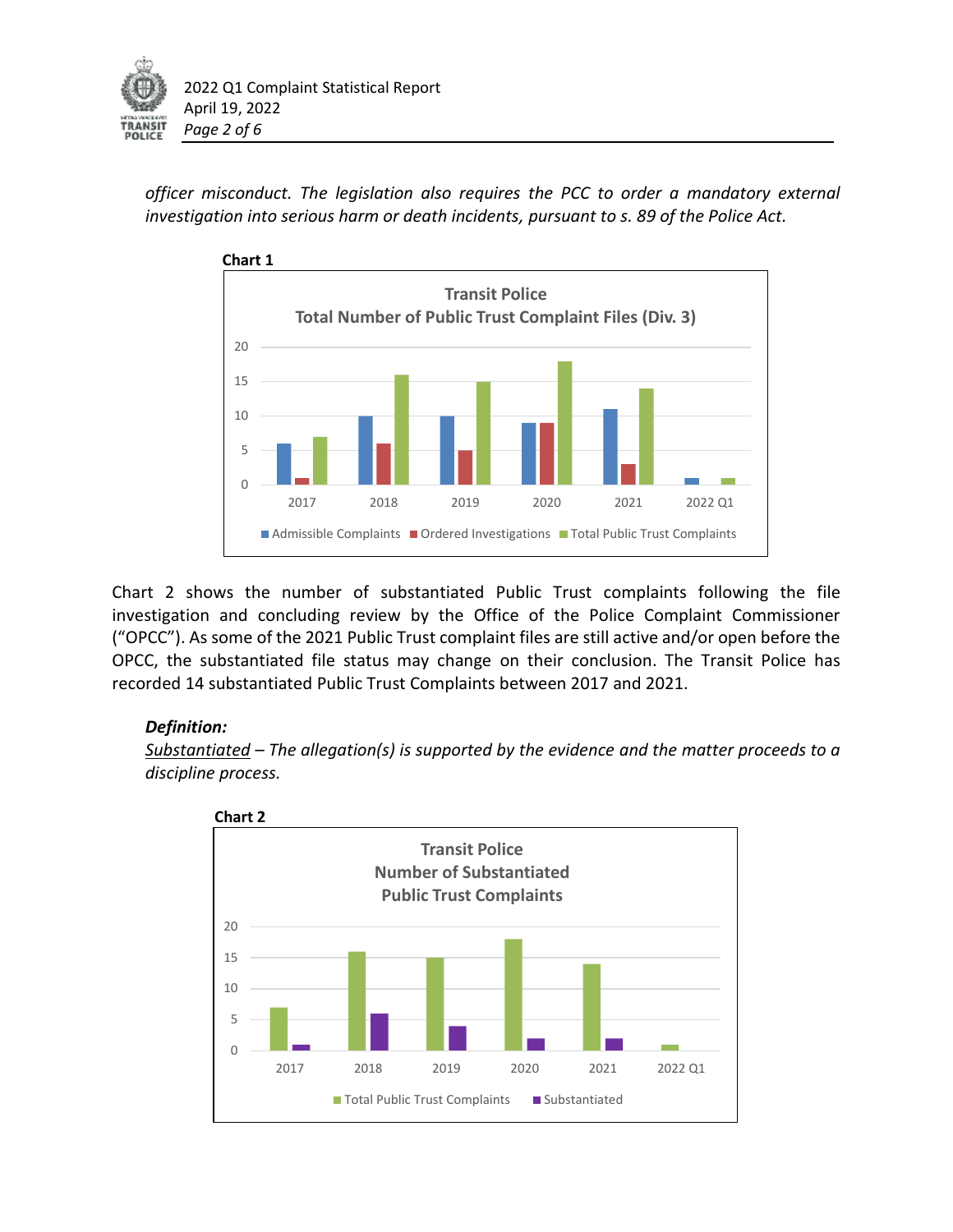

Chart 3 shows the annual rates of Public Trust complaint files per police officer and substantiated Public Trust complaints per police officer from 2017 to 2021, in comparison to the 2022. There may be further changes to the substantiated complaint rate as some 2021 files remain under investigation or are not yet concluded.



# **Categories of Misconduct**

There are 13 different categories of misconduct set out in s. 77 of the *Police Act*:

| Abuse of Authority                 | Improper Use/Care of Firearms |
|------------------------------------|-------------------------------|
| <b>Accessory to Misconduct</b>     | Damage to Property of Others  |
| <b>Corrupt Practice</b>            | Misuse of Intoxicants         |
| Discreditable Conduct              | Deceit                        |
| Improper Disclosure of Information | Neglect of Duty               |
| Improper Off Duty Conduct          | Discourtesy                   |
| Damage to Police Property          |                               |

A complaint may involve one or more misconduct allegations and, for some files, more than one Member. Misconduct allegations may change throughout the course of an investigation or as the result of analysis by the OPCC, the discipline authority or the investigator. Chart 4 identifies the categories of misconduct that were found in the substantiated Public Trust complaints over the past six years.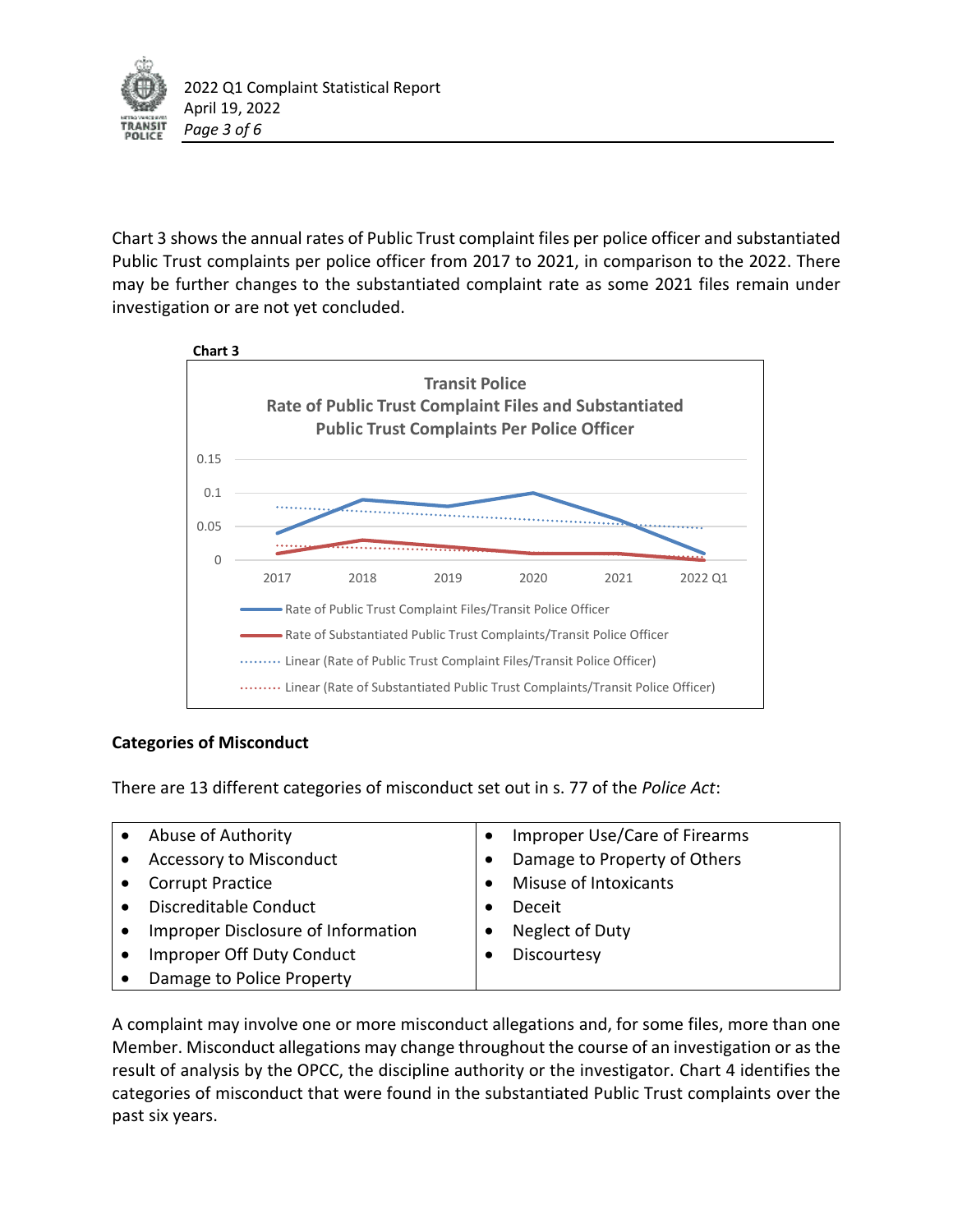

#### **Chart 4**

| Transit Police Misconduct Categories Involved with Substantiated Public Trust Complaints |      |          |          |      |      |                |  |  |  |
|------------------------------------------------------------------------------------------|------|----------|----------|------|------|----------------|--|--|--|
| Misconduct Categories Involved with Substantiated Public Trust<br><b>Complaints</b>      | 2017 | 2018     | 2019     | 2020 | 2021 | 2022 Q1        |  |  |  |
| Abuse of Authority                                                                       | 0    |          | 0        | 0    | 0    | 0              |  |  |  |
| Discreditable Conduct                                                                    | ი    |          | 3        |      |      | 0              |  |  |  |
| Accessory to Misconduct                                                                  |      |          | ი        |      |      | 0              |  |  |  |
| Improper Disclosure of Information                                                       | 0    | 0        |          | 0    | 0    | $\Omega$       |  |  |  |
| Corrupt Practice                                                                         | ი    | 0        | 3        | O    | ი    | 0              |  |  |  |
| Improper Off-Duty Conduct                                                                |      |          | ი        |      |      | 0              |  |  |  |
| Damage to Police Property                                                                | o    | $\Omega$ | 0        | 0    | ი    | 0              |  |  |  |
| Improper Use/Care of Firearms                                                            | ი    | 0        |          | O    | ი    | 0              |  |  |  |
| Damage to Property of Others                                                             | ი    |          | 0        |      |      | 0              |  |  |  |
| Misuse of Intoxicants                                                                    | o    | 0        | $\Omega$ | 0    | ი    | 0              |  |  |  |
| Deceit                                                                                   | ი    |          |          | 0    | ი    | $\overline{0}$ |  |  |  |
| Neglect of Duty                                                                          |      |          |          | O    |      | 0              |  |  |  |
| Discourtesy                                                                              | ი    |          | $\Omega$ |      |      | 0              |  |  |  |

### **Service and Policy Complaints**

Under s. 168 of the *Police Act*, a person may make a "Service" or "Policy" complaint. Such a complaint may arise within a Public Trust complaint or be an independent complaint. A service or policy complaint are those regarding the quality of the police agency's service to the community or regarding the police agency's operating policies. Chart 5 shows the number of service and policy complaints received each year from 2017 to 2022. The Police Board received one Service and Policy complaint in 2022 Q1.

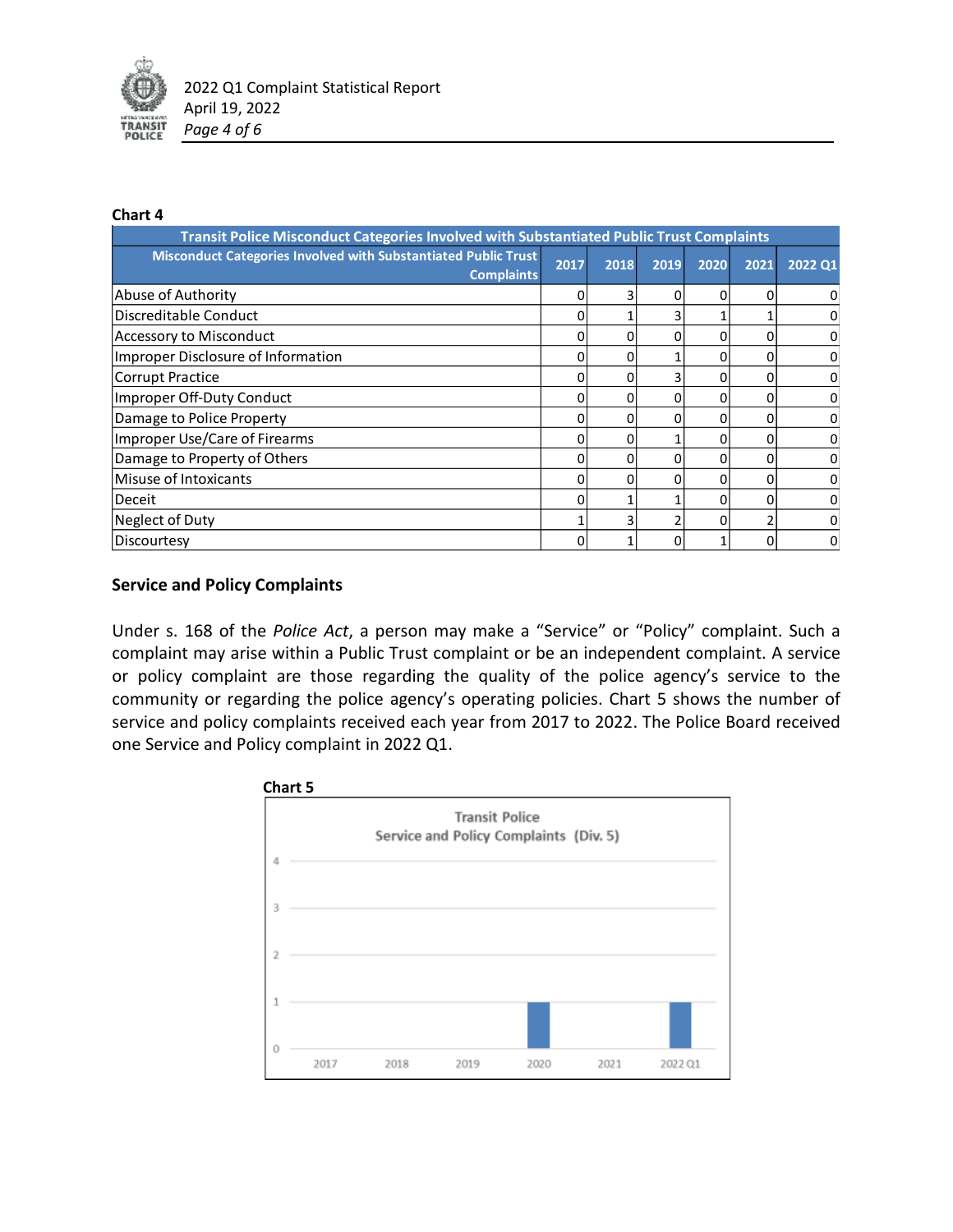

# **Reportable Injuries**

The Transit Police Professional Standards Unit ("PSU") is required to report all incidents where an individual in the care or custody of the police suffers a 'reportable injury' that requires medical treatment at a hospital. The OPCC opens a 'monitor file' until it is determined whether a *Police Act* investigation is warranted or not. Where a misconduct investigation is required, the incident is also included within the 'Ordered Investigation' statistics. The number of reportable injuries for 2017 to 2022 are shown in Chart 6.



As note, in 2018, Transit Police adopted an approach to err on the side of caution where it comes to the threshold for reportable injuries, particularly where a person admits to or appears to have taken drugs. For their own health and safety, they are transported to hospital to be medically cleared or held for medical observation or treatment. The increase in reportable injuries, particularly in 2018, is attributed to this cautious approach, and further influenced by the Opioid crisis.

Some injuries occur incidental to arrest (e.g., sore wrist or leg, or dislocated finger). A complete review of the increase in the number of reportable injuries was undertaken in 2018. At that time, no issues of concern were discovered related to the actions of our Members, nor has issue arisen since then in relation to s. 89 events.

### **Integrated PSU Unit**

In September 2021, Transit Police and four other small police agencies (Delta, New Westminster, West Vancouver and Port Moody) formed an Integrated Professional Standards Unit. Inspector Hermann from Transit Police is designated the officer in charge. Each agency provides a certain number of police investigators and the investigative workload is shared.